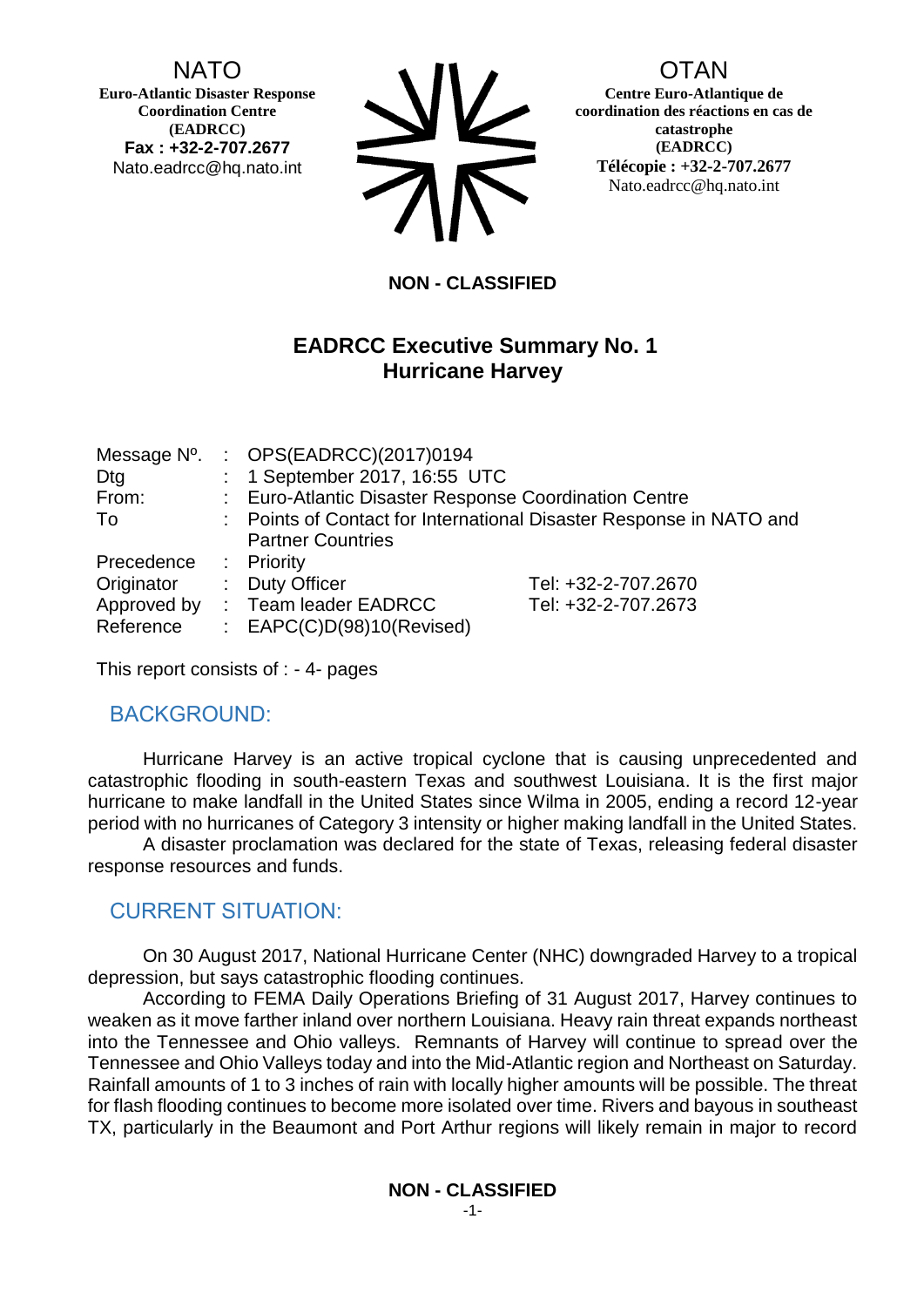flood through next week which will significantly hamper response and recovery activities as several crests will not be reached until this weekend. Any additional rainfall over the next week or two over the area that occurs will lead to slower receding waters.



FEMA Daily Operations Briefing of 31 October 2017, Harvey Rainfall 1-5 days forecast

## IMPACT ANALYSIS:

- Widespread Damage: Nearly 137.000 (+18.000) of 2.7 million homes across 29 counties impacted
- Evacuations:
	- $\circ$  Texas mandatory evacuations for 430.000; voluntary evacuations 234.000;
	- $\circ$  Louisiana mandatory evacuations for 6.900; voluntary evacuations for 133.000 people.
- Shelters/occupants: 243 / 34.000 in Texas and 6 / 1,679 in Louisiana.
- Transportation: Limited operations across the region.
	- o Airports: Beaumont closed (expected to open Sep 4).

**NON - CLASSIFIED**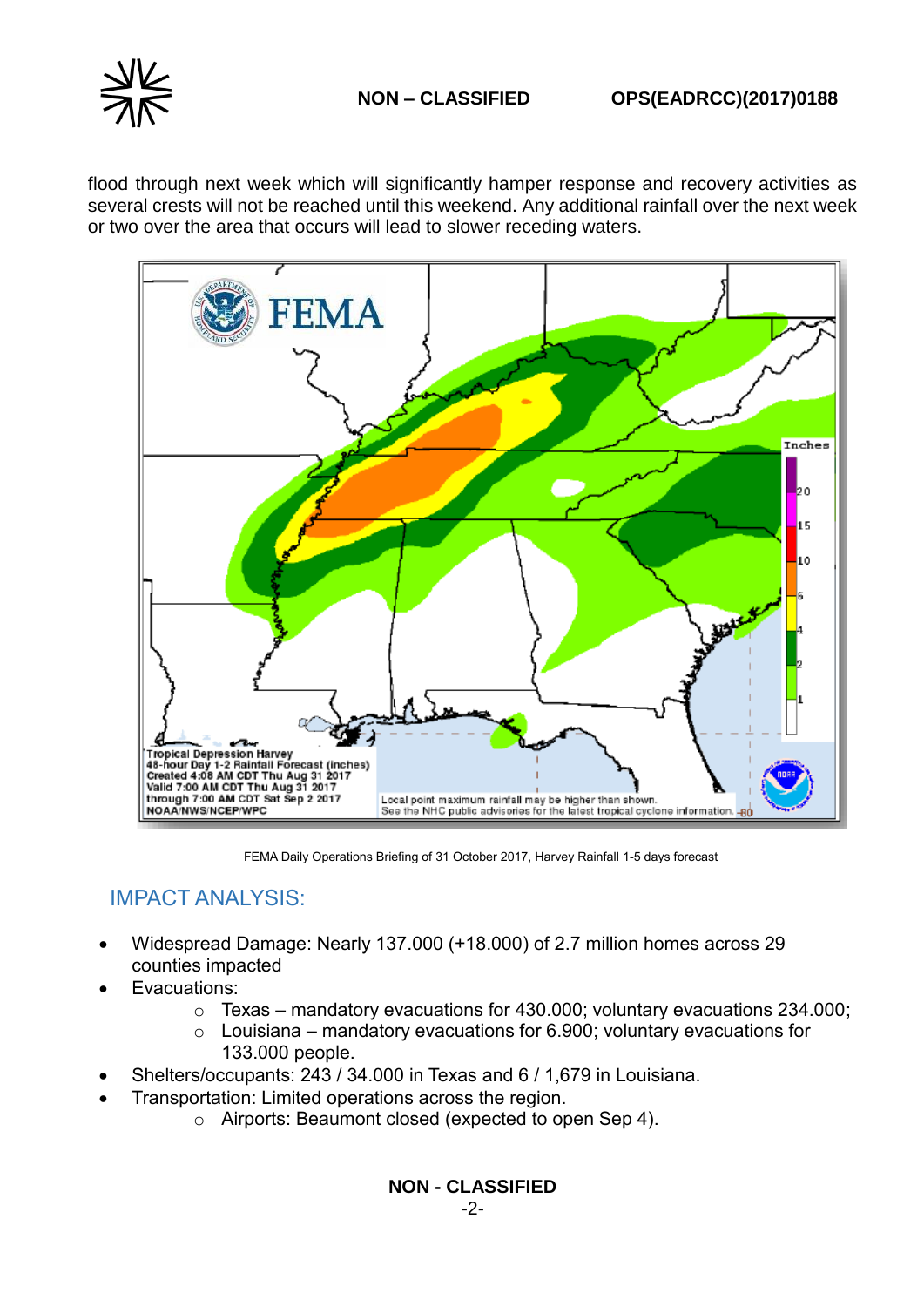

- o Seaports: Victoria closed; Houston, Galveston, Texas City, and Freeport open with restrictions.
- o Railways: Railroad operations remain stopped in impact zone.
- o Subway / Bus: Services limited in Houston and Corpus Christi.
- o Roads/Bridges: Major roads remain closed through the impacted area.
- Communications: 4% cell tower outage; 100.000 landline customers out of service.
- Medical: 15 hospitals closed; 7 hospitals reopened; 41 nursing homes closed.
- Power Outages: 207.000 customers without power in Texas. 1.700 customers without power in Louisiana. Estimated power restoration by September  $7<sup>th</sup>$  in both states.
- Schools: Houston schools closed for at least 2 weeks.
- Other: Numerous tornadoes, high wind, and hail events reported across the Lower Mississippi Valley and much of the Southeast.





# INTERNATIONAL ASSISTANCE:

The United States is grateful for the offers of support already received from the international community, and encourages those nations interested in supporting the response to make financial donations directly to private (non-governmental) relief organizations operating in the affected area.